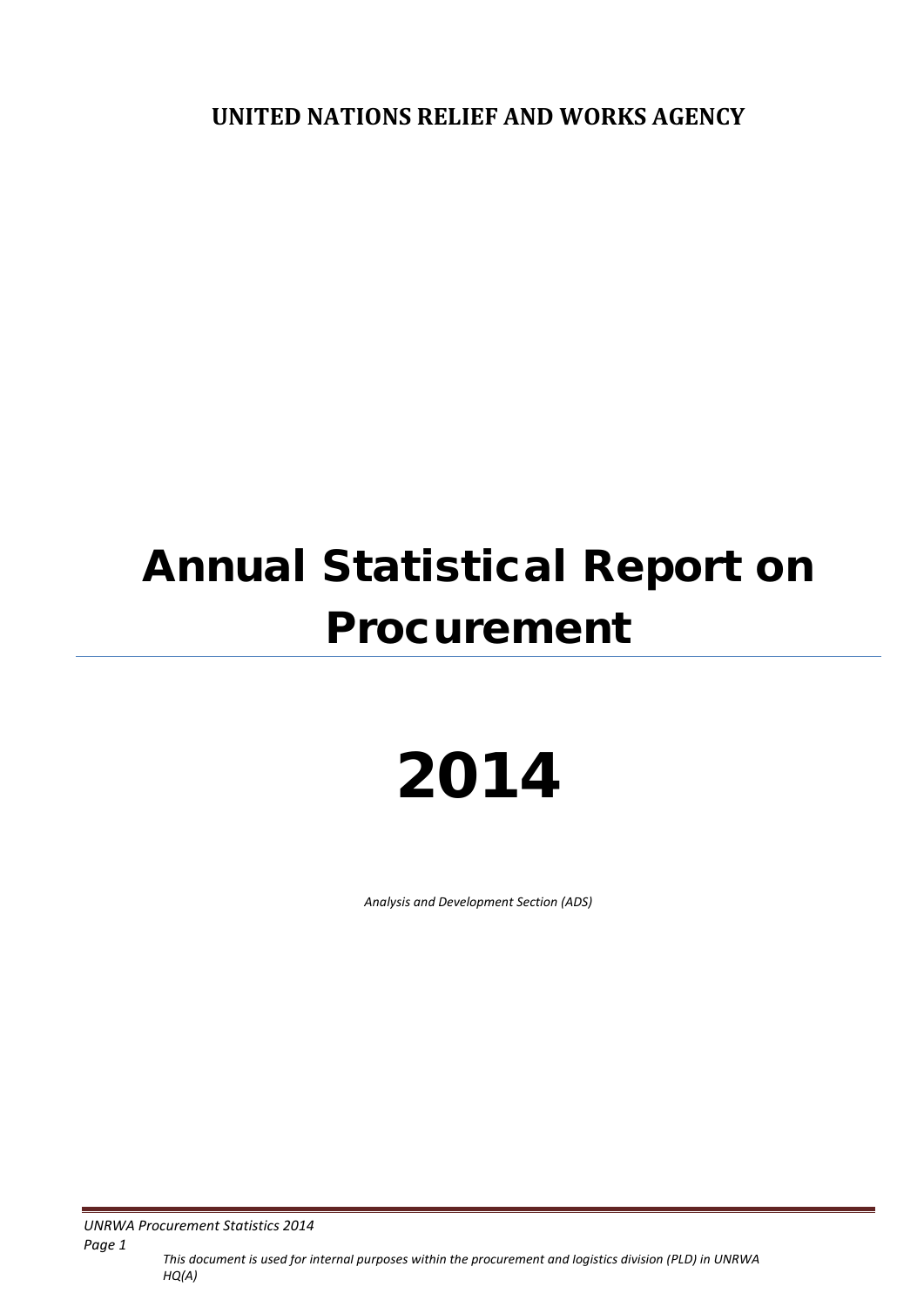### **UNRWA Procurement Statistics 2014**

| ID               | <b>Location</b> | <b>Category</b>        | Value (US \$) | % from same<br>category                 | <b>Proportion</b> | <b>Count of</b><br><b>Contracts</b> | <b>Proportion</b> |
|------------------|-----------------|------------------------|---------------|-----------------------------------------|-------------------|-------------------------------------|-------------------|
| 0                | <b>HQA</b>      | Construction           | 0             | 0.00%                                   | 0.00%             | $\Omega$                            | 0.00%             |
| 0                | <b>HQA</b>      | <b>Purchase Orders</b> | 105,066,654   | 56.00%                                  | 37.69%            | 690                                 | 8.68%             |
| 0                | <b>HQA</b>      | <b>Services</b>        | 11,596,191    | 24.99%                                  | 4.16%             | 483                                 | 6.08%             |
| 2                | <b>FOG</b>      | Construction           | 19,338,151    | 43.23%                                  | 6.94%             | 24                                  | 0.30%             |
| 2                | <b>FOG</b>      | Purchase Orders        | 41,177,187    | 21.95%                                  | 14.77%            | 1273                                | 16.02%            |
| 2                | <b>FOG</b>      | Services               | 12,273,188    | 26.45%                                  | 4.40%             | 220                                 | 2.77%             |
| 3                | <b>FOL</b>      | Construction           | 7,712,111     | 17.24%                                  | 2.77%             | 20                                  | 0.25%             |
| $\overline{3}$   | <b>FOL</b>      | <b>Purchase Orders</b> | 8,323,426     | 4.44%                                   | 2.99%             | 982                                 | 12.36%            |
| 3                | <b>FOL</b>      | <b>Services</b>        | 6,419,820     | 13.84%                                  | 2.30%             | 351                                 | 4.42%             |
| 4                | <b>FOS</b>      | Construction           | 108,692       | 0.24%                                   | 0.04%             | 6                                   | 0.08%             |
| 4                | <b>FOS</b>      | <b>Purchase Orders</b> | 16,970,967    | 9.05%                                   | 6.09%             | 885                                 | 11.13%            |
| 4                | <b>FOS</b>      | Services               | 1,585,675     | 3.42%                                   | 0.57%             | 120                                 | 1.51%             |
| 5                | <b>FOJ</b>      | Construction           | 7,769,607     | 17.37%                                  | 2.79%             | 100                                 | 1.26%             |
| 5                | <b>FOJ</b>      | <b>Purchase Orders</b> | 7,847,312     | 4.18%                                   | 2.82%             | 855                                 | 10.76%            |
| 5                | <b>FOJ</b>      | <b>Services</b>        | 8,197,634     | 17.67%                                  | 2.94%             | 234                                 | 2.94%             |
| 6                | <b>FOW</b>      | Construction           | 9,802,712     | 21.91%                                  | 3.52%             | 16                                  | 0.20%             |
| 6                | <b>FOW</b>      | <b>Purchase Orders</b> | 8,234,212     | 4.39%                                   | 2.95%             | 1198                                | 15.07%            |
| 6                | <b>FOW</b>      | Services               | 6,150,842     | 13.26%                                  | 2.21%             | 437                                 | 5.50%             |
| 7                | <b>HQG</b>      | <b>Services</b>        | 173,321       | 0.37%                                   | 0.06%             | 54                                  | 0.68%             |
| Total Value (\$) |                 |                        |               | 278,747,701 Total Count of Transactions |                   | 7948                                |                   |

# **1. Breakdown of Procurement per Contracts Type and Issuing Locations**

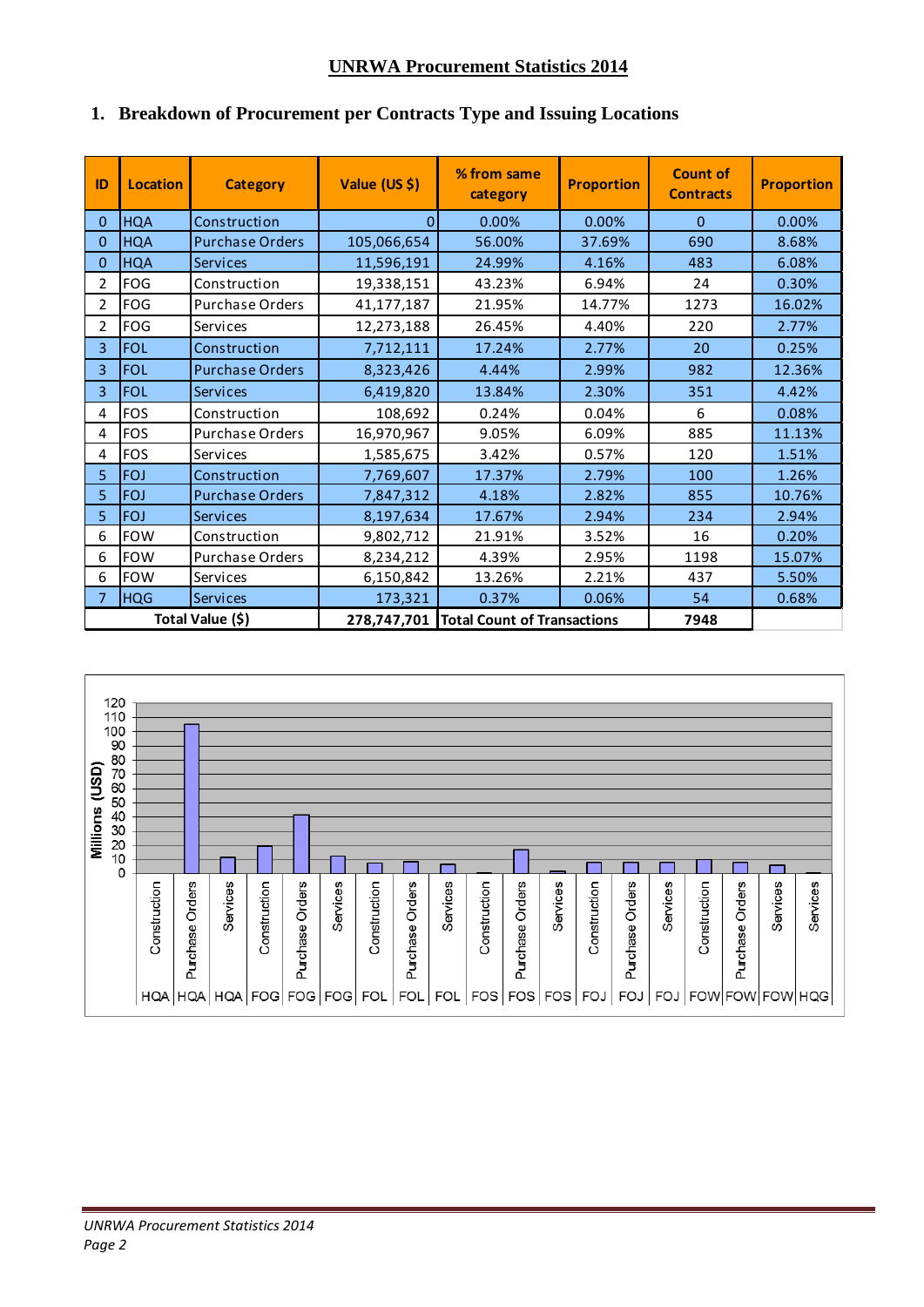#### **2. Summary of Procurement Value per Issuing Location**

|            | Amount US \$ | Proportion       |
|------------|--------------|------------------|
| <b>HQA</b> | 116,662,844  | 41.9%            |
| <b>FOG</b> | 72,788,526   | 26.1%            |
| <b>FOL</b> | 22,455,356   | 8.1%             |
| <b>FOS</b> | 18,665,334   | 6.7%             |
| <b>FOJ</b> | 23,814,553   | 8.5%             |
| <b>FOW</b> | 24, 187, 765 | 8.7%             |
| <b>HQG</b> | 173,321      | 0.1%             |
|            | 278,747,701  | <b>US Dollar</b> |



**3. Comparison between 2013 and 2014 Total Procurement Volume per Contracts Type**

#### **2014**



#### **2013**

|                        | <b>Total</b> | <b>Proportion</b> | <b>Count</b> | <b>Proportion</b> |
|------------------------|--------------|-------------------|--------------|-------------------|
| <b>Purchase Orders</b> | 167,356,702  | 58%               | 5760         | 68%               |
| <b>Construction</b>    | 72,359,034   | 25%               | 127          | 1%                |
| <b>Services</b>        | 49,807,799   | 17%               | 2595         | 31%               |
|                        | 289,523,534  | 100%              | 8482         | 100%              |

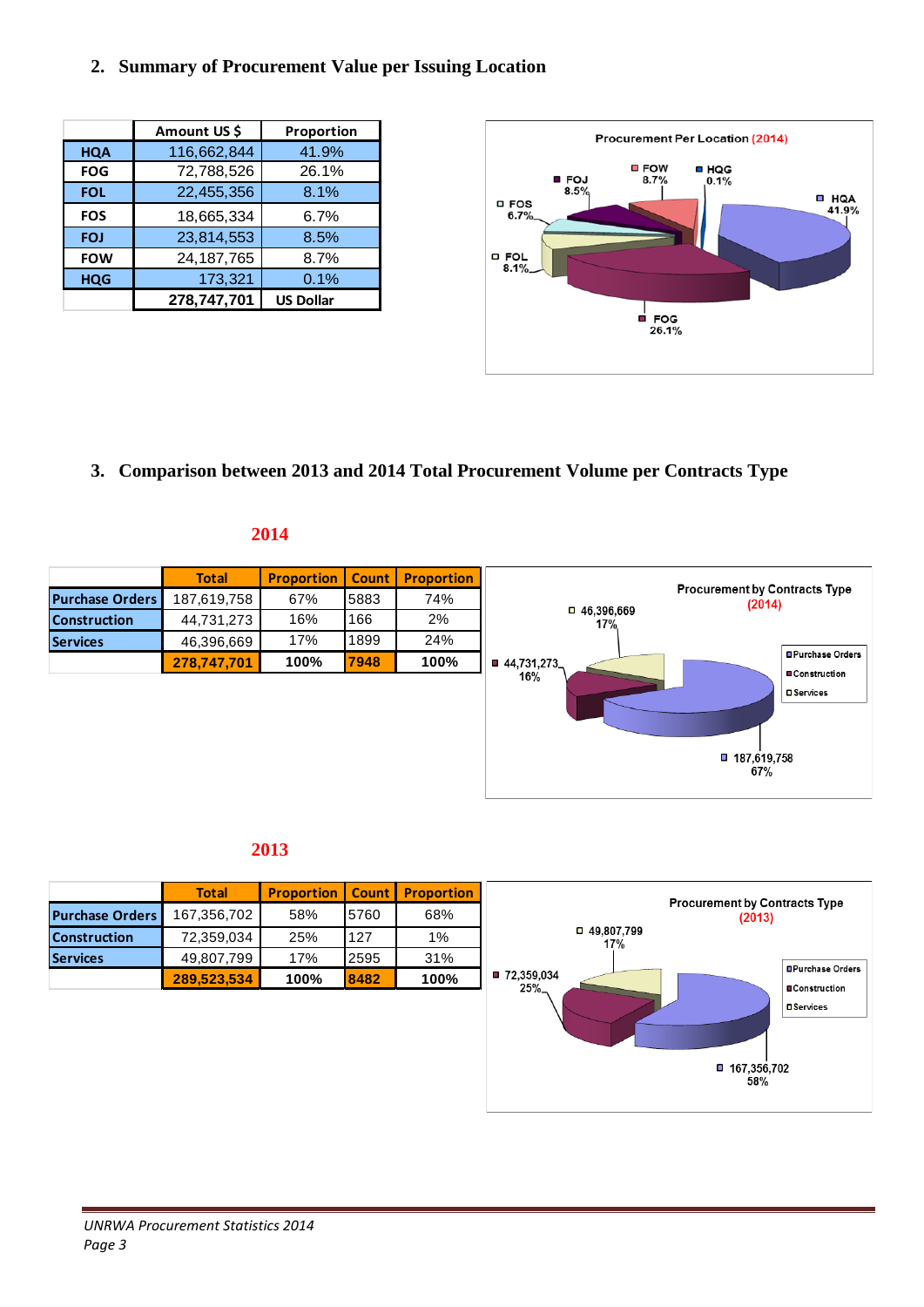### **4. Purchase Order Count by Destination**

|               |               |            | <b>Delivery Location</b> |              |            |            |               |  |  |
|---------------|---------------|------------|--------------------------|--------------|------------|------------|---------------|--|--|
|               |               | <b>FOG</b> | <b>FOL</b>               | <b>FOS</b>   | <b>FOJ</b> | <b>FOW</b> | <b>Totals</b> |  |  |
|               | <b>HQA</b>    | 221        | 83                       | 105          | 200        | 81         | 690           |  |  |
|               | <b>FOG</b>    | 1273       |                          |              |            |            | 1273          |  |  |
|               | <b>FOL</b>    |            | 980                      | $\mathbf{2}$ |            |            | 982           |  |  |
|               | <b>FOS</b>    |            |                          | 884          |            |            | 885           |  |  |
| PO1SSUMBField | FOJ           | 12         |                          |              | 839        |            | 855           |  |  |
|               | <b>FOW</b>    | 34         |                          |              |            | 1164       | 1198          |  |  |
|               | <b>Totals</b> | 1540       | 1068                     | 991          | 1039       | 1245       | 5,883         |  |  |



## **5. Purchase Order Dollar Values by Destination**

|                   |                  |              | <b>Delivery Location</b> |            |            |            |             |  |  |
|-------------------|------------------|--------------|--------------------------|------------|------------|------------|-------------|--|--|
|                   |                  | <b>FOG</b>   | <b>FOL</b>               | <b>FOS</b> | <b>FOJ</b> | <b>FOW</b> | Totals \$   |  |  |
|                   | <b>HQA</b>       | 68,149,726   | 3,921,374                | 20,243,497 | 7,822,305  | 4,929,752  | 105,066,654 |  |  |
|                   | FOG              | 41, 177, 187 |                          |            |            |            | 41,177,187  |  |  |
|                   | <b>FOL</b>       |              | 8,319,876                | 3,549      |            |            | 8,323,426   |  |  |
|                   | <b>FOS</b>       |              | 36,110                   | 16,934,857 |            |            | 16,970,967  |  |  |
| POTESUING FIELD / | <b>FOJ</b>       | 19,319       | 30,107                   |            | 7,797,886  |            | 7,847,312   |  |  |
|                   | <b>FOW</b>       | 419,287      |                          |            |            | 7,814,924  | 8,234,212   |  |  |
|                   | <b>Totals \$</b> | 109,765,520  | 12,307,467               | 37,181,904 | 15,620,191 | 12,744,676 | 187,619,758 |  |  |

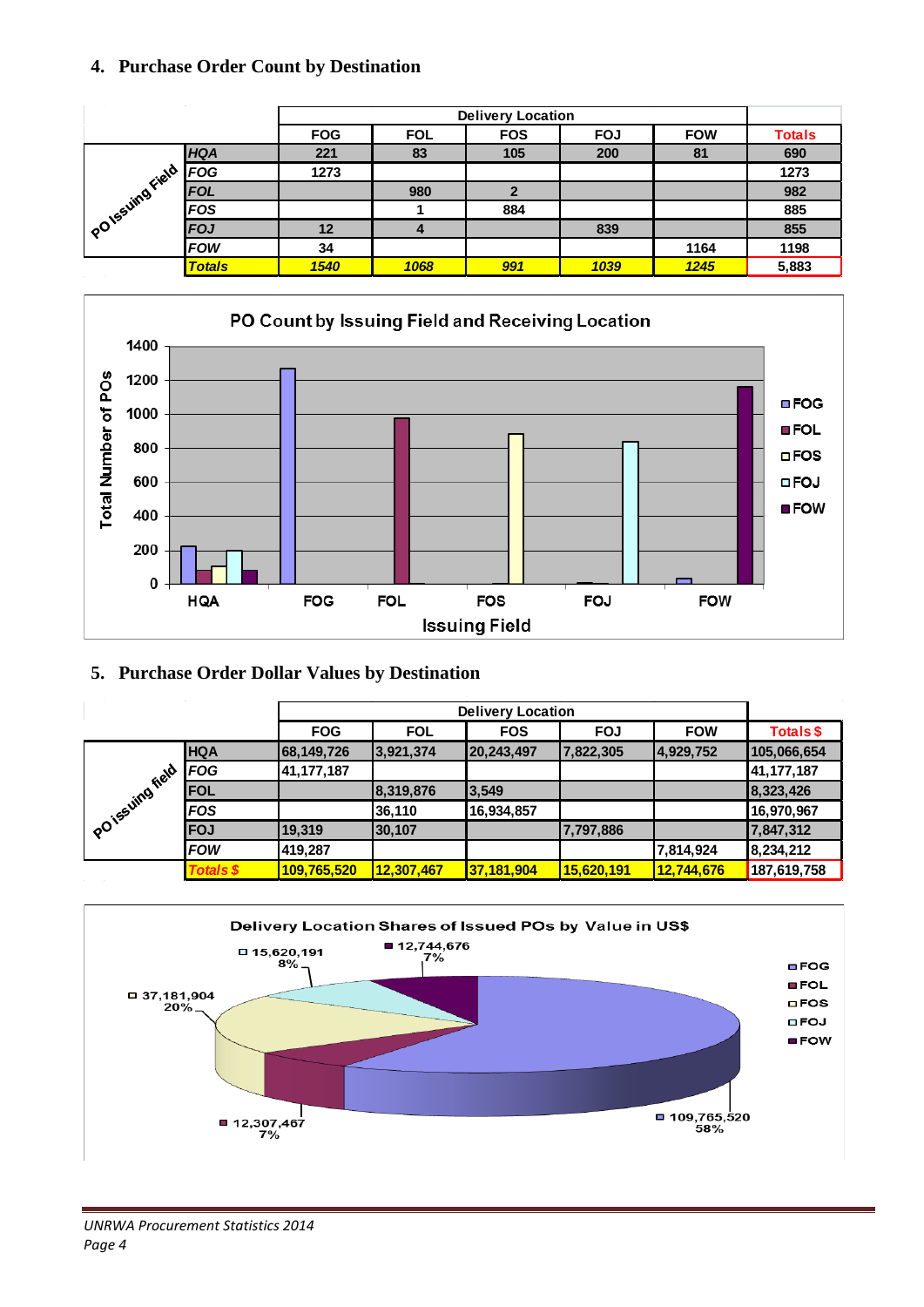

# **6. Procurement Top 10 Countries of Vendors**

| <b>Country</b>         | <b>Amount in \$</b> | <b>No. of Contracts</b> |
|------------------------|---------------------|-------------------------|
| <b>Palestine</b>       | 100,997,502         | 2,764                   |
| Jordan                 | 38,782,617          | 1,711                   |
| Lebanon                | 32,848,262          | 1,358                   |
| <b>Netherlands</b>     | 22,704,385          | 47                      |
| <b>Syria</b>           | 18,358,018          | 992                     |
| <b>Turkey</b>          | 17,029,818          | 68                      |
| <b>Israel</b>          | 15,020,938          | 512                     |
| <b>UAE</b>             | 7,522,110           | 88                      |
| <b>Italy</b>           | 6,913,794           | 37                      |
| <b>UK</b>              | 5,443,869           | 38                      |
| <b>Other Countries</b> | 13,126,387          | 333                     |
| <b>Grand Total</b>     | 278,747,701         | 7,948                   |



#### *UNRWA Procurement Statistics 2014 Page 5*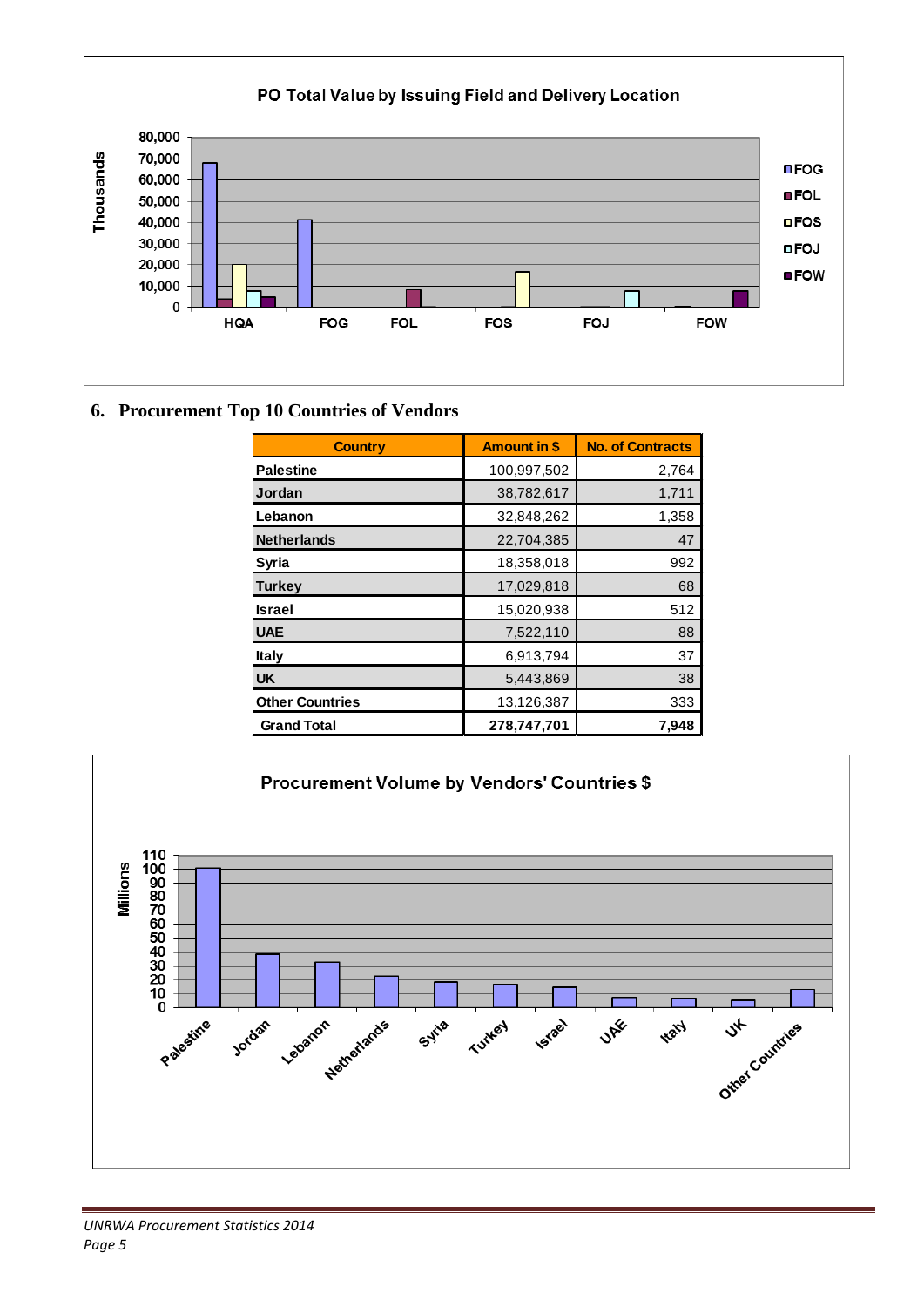# **7. Procurement (Goods, Services & Construction) per Suppliers/Contractors Country of Origin (Full List)**

| S.No.                   | <b>Vendor Country</b> | <b>Total USD</b> | <b>No. of Contracts</b> |
|-------------------------|-----------------------|------------------|-------------------------|
| 1                       | <b>Palestine</b>      | 100,997,502      | 2,764                   |
| $\overline{\mathbf{2}}$ | Jordan                | 38,782,617       | 1,711                   |
| $\overline{\mathbf{3}}$ | Lebanon               | 32,848,262       | 1,358                   |
| $\overline{\mathbf{4}}$ | <b>Netherlands</b>    | 22,704,385       | 47                      |
| 5                       | <b>Syria</b>          | 18,358,018       | 992                     |
| 6                       | <b>Turkey</b>         | 17,029,818       | 68                      |
| 7                       | <b>Israel</b>         | 15,020,938       | 512                     |
| 8                       | <b>UAE</b>            | 7,522,110        | 88                      |
| 9                       | <b>Italy</b>          | 6,913,794        | 37                      |
| 10                      | <b>UK</b>             | 5,443,869        | 38                      |
| 11                      | <b>Cyprus</b>         | 3,841,807        | 42                      |
| 12                      | <b>Denmark</b>        | 3,539,556        | 123                     |
| 13                      | India                 | 1,400,722        | 6                       |
| 14                      | <b>Belgium</b>        | 1,149,696        | 7                       |
| 15                      | Portugal              | 703,044          | 14                      |
| 16                      | <b>Norway</b>         | 427,244          | 2                       |
| 17                      | Germany               | 411,866          | 30                      |
| 18                      | <b>USA</b>            | 303,958          | 22                      |
| 19                      | <b>France</b>         | 249,613          | 10                      |
| 20                      | Egypt                 | 245,155          | 9                       |
| 21                      | <b>Kuwait</b>         | 124,500          | 1                       |
| 22                      | Qatar                 | 100,000          | $\overline{1}$          |
| 23                      | <b>New Zealand</b>    | 94,399           | 1                       |
| 24                      | China                 | 92,404           | 13                      |
| 25                      | Japan                 | 88,741           | 8                       |
| 26                      | Austria               | 83,829           | 10                      |
| 27                      | <b>Brazil</b>         | 50,557           | 4                       |
| 28                      | Canada                | 46,742           | 8                       |
| 29                      | Ireland               | 41,970           | 8                       |
| 30                      | Poland                | 38,143           | $\overline{1}$          |
| 31                      | <b>Finland</b>        | 25,451           | $\mathbf{1}$            |
| 32                      | Singapore             | 20,000           | $\mathbf{1}$            |
| 33                      | Spain                 | 19,648           | 4                       |
| 34                      | Oman                  | 12,638           | $\overline{c}$          |
| 35                      | <b>South Africa</b>   | 10,319           | $\overline{c}$          |
| 36                      | Indonesia             | 3,000            | $\mathbf{1}$            |
| 37                      | Switzerland           | 1,241            | 1                       |
| 38                      | <b>Australia</b>      | 145              | 1                       |
|                         | <b>Grand Total</b>    | 278,747,701      | 7,948                   |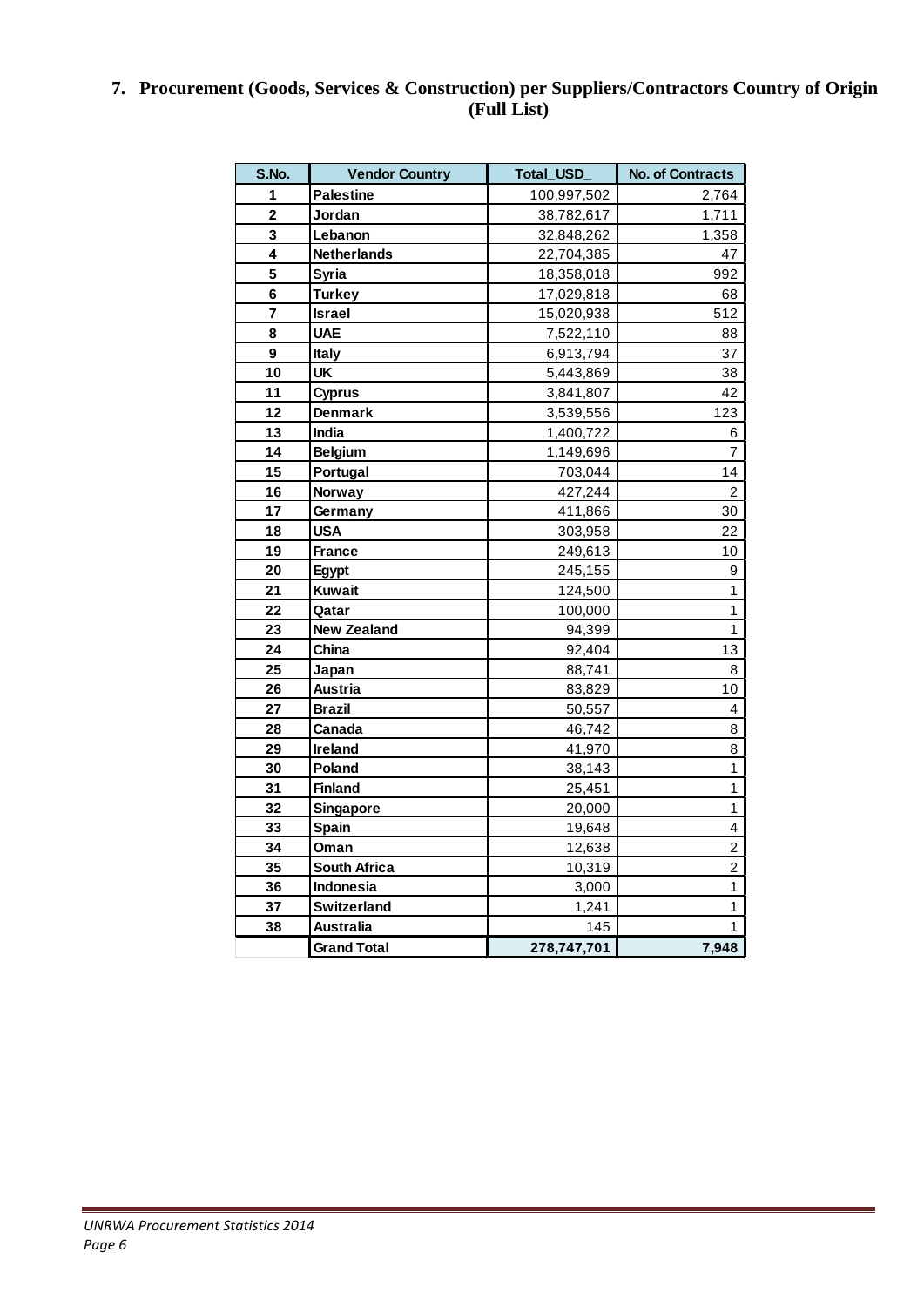# **8. Analysis by Threshold of Contracts for Goods, Construction and Services**

| <b>Purchase Orders</b>   |                                               |                |                |                |                |                |                          |                      |                |                |                      |                |                 |                |               |
|--------------------------|-----------------------------------------------|----------------|----------------|----------------|----------------|----------------|--------------------------|----------------------|----------------|----------------|----------------------|----------------|-----------------|----------------|---------------|
|                          |                                               | <b>HQA</b>     |                | <b>FOG</b>     | <b>FOL</b>     |                | <b>FOS</b>               |                      | <b>FOJ</b>     |                | <b>FOW</b>           |                | <b>Totals</b>   |                | $\frac{9}{6}$ |
|                          | <b>No. of Contracts</b>                       |                | 33             | 6              |                |                |                          | $\blacktriangleleft$ |                | $\overline{2}$ |                      |                | 42              |                | 0.7%          |
| > \$1m                   | Value                                         | 59,504,243     |                | 16,383,711     |                |                |                          | 1,112,894            |                | 3,054,033      |                      |                | 80,054,881      |                | 42.7%         |
|                          | <b>No. of Contracts</b>                       |                | 26             | 6              |                | $\overline{1}$ |                          | $\overline{2}$       |                |                |                      | $\overline{1}$ | 36              |                | 0.6%          |
| 500k-1m                  | <b>Value</b>                                  | 18,951,862     |                | 3,978,085      |                | 756,875        |                          | 1,193,656            |                |                | 850,000              |                | 25,730,478      |                | 13.7%         |
|                          | No. of Contracts                              |                | 78             | 58             |                | 8              |                          | 31                   |                | 5 <sup>5</sup> |                      | 3              | 183             |                | 3.1%          |
| 100-500k                 | Value                                         | 18,223,018     |                | 11,361,916     |                | 1,490,027      |                          | 5,444,585            |                | 1,167,039      | 591,784              |                | 38,278,368      |                | 20.4%         |
|                          | No. of Contracts                              |                | 226            | 211            |                | 159            |                          | 239                  |                | 106            |                      | 156            | 1.097           |                | 18.6%         |
| 10-100k                  | Value                                         | 7,196,342      |                | 7,365,897      |                | 4,161,849      |                          | 7,815,491            |                | 2,088,287      | 3,861,300            |                | 32,489,166      |                | 17.3%         |
|                          | No. of Contracts                              |                | 327            | 992            |                | 814            |                          | 612                  |                | 742            |                      | 1,038          | 4,525           |                | <b>76.9%</b>  |
| < 10k                    | Value                                         | 1,191,189      |                | 2,087,579      |                | 1,914,676      |                          | 1,404,341            |                | 1,537,953      | 2,931,127            |                | 11,066,864      |                | 5.9%          |
| <b>Contract Count</b>    |                                               |                | 690            | 1,273          |                | 982            |                          | 885                  |                | 855            |                      | 1,198          | 5,883           |                |               |
| Value \$                 |                                               | 105,066,654    |                | 41, 177, 187   |                | 8,323,426      | 16,970,967               |                      |                | 7,847,312      | 8,234,212            |                | 187,619,758     |                |               |
|                          |                                               |                |                |                |                |                |                          |                      |                |                |                      |                |                 |                |               |
|                          | <b>Construction and Maintenance Contracts</b> |                |                |                |                |                |                          |                      |                |                |                      |                |                 |                |               |
|                          |                                               |                | <b>FOG</b>     | <b>FOL</b>     |                |                | <b>FOS</b>               |                      | <b>FOJ</b>     |                | <b>FOW</b>           |                | <b>Totals</b>   |                | $\%$          |
|                          | No. of Contracts                              |                | $\overline{4}$ |                | $\overline{2}$ |                |                          |                      |                | $\overline{1}$ |                      | 5              | 12              |                | 7.2%          |
| > \$1m                   | Value                                         |                | 15,289,421     |                | 5,238,283      |                |                          |                      | 2,048,893      |                | 7,906,123            |                | 30,482,720      |                | 68.1%         |
|                          | <b>No. of Contracts</b>                       |                | 3              |                | $\mathbf 1$    |                |                          |                      |                | $\mathbf{1}$   |                      |                | 5               |                | 3.0%          |
| 500k-1m                  | Value                                         |                | 2,575,260      | 567,000        |                |                |                          | 797,828              |                |                |                      |                | 3,940,088       |                | 8.8%          |
|                          | No. of Contracts                              |                | 5              |                | 5              |                |                          | 582,021              |                | 5              |                      | 8              | 23              |                | 13.9%         |
| 100-500k                 | Value                                         |                | 945.211        |                | 1,071,924      |                |                          |                      |                |                | 1,752,697            |                | 4,351,852       |                | 9.7%          |
|                          | <b>No. of Contracts</b>                       |                | 11             |                | 12<br>834,904  |                | $\overline{2}$           | 4,257,110            |                | 81             |                      | 3              | 109             |                | 65.7%         |
| 10-100k                  | Value<br>No. of Contracts                     |                | 521,881        |                |                |                | 87,109                   |                      |                |                | 143,892              |                | 5,844,896<br>17 |                | 13.1%         |
| < 10k                    | Value                                         |                | 1<br>6,378     |                |                |                | $\overline{4}$<br>21,583 |                      | 83,756         | 12             |                      |                | 111,718         |                | 10.2%<br>0.2% |
| <b>Contract Count</b>    |                                               |                | 24             |                | 20             |                | 6                        |                      |                | 100            |                      | 16             | 166             |                |               |
| Value \$                 |                                               |                | 19,338,151     |                | 7,712,111      |                | 108,692                  |                      | 7,769,607      |                | 9,802,712            |                | 44,731,273      |                |               |
|                          |                                               |                |                |                |                |                |                          |                      |                |                |                      |                |                 |                |               |
| <b>Service Contracts</b> |                                               |                |                |                |                |                |                          |                      |                |                |                      |                |                 |                |               |
|                          |                                               | <b>HQA</b>     | <b>FOG</b>     |                | <b>FOL</b>     |                | <b>FOS</b>               | <b>FOJ</b>           |                | <b>FOW</b>     |                      | <b>HQG</b>     | <b>Totals</b>   |                | $\%$          |
|                          | <b>No. of Contracts</b>                       | $\overline{1}$ |                | $\overline{2}$ |                |                |                          |                      |                |                | $\blacktriangleleft$ |                |                 | $\overline{4}$ | 0.2%          |
| > \$1m                   | Value                                         | 2,792,120      | 3,594,391      |                |                |                |                          |                      |                | 4,007,977      |                      |                | 10,394,488      |                | 22.4%         |
|                          | <b>No. of Contracts</b>                       | 3              |                | $\overline{2}$ |                |                |                          |                      | $\overline{4}$ |                |                      |                |                 | 9              | 0.5%          |
| 500k-1m                  | Value                                         | 2,038,096      | 1,311,255      |                |                |                |                          | 2,000,450            |                |                |                      |                |                 | 5,349,800      | 11.5%         |
|                          | <b>No. of Contracts</b>                       | 18             |                | 18             | 16             |                | $\overline{2}$           |                      | 11             |                |                      |                |                 | 65             | 3.4%          |
| 100-500k                 | Value                                         | 3,719,439      | 3,541,815      |                | 4,471,743      |                | 434,485                  | 4,864,380            |                |                |                      |                | 17,031,862      |                | 36.7%         |
|                          | <b>No. of Contracts</b>                       | 77             |                | 86             | 34             |                | 24<br>29                 |                      |                | 54             | $\overline{4}$       |                | 308             | 16.2%          |               |
| 10-100k                  | Value                                         | 1,768,272      | 3,429,502      |                | 1,113,714      |                | 873,722                  | 918,542              |                |                | 1,057,782<br>65,991  |                | 9,227,525       |                | 19.9%         |
|                          | No. of Contracts                              | 384            |                | 112            | 301            |                | 94                       |                      | 190            | 382            |                      | 50             |                 | 1,513          | 79.7%         |
| $10k$                    | Value                                         | 1,278,264      | 396,224        |                | 834,363        |                | 277,467                  | 414,262              |                | 1,085,084      |                      | 107,330        | 4,392,994       |                | 9.5%          |
| <b>Contract Count</b>    |                                               | 483            |                | 220            | 351            |                | 120                      |                      | 234            |                | 437                  | 54             |                 | 1,899          |               |
| Value \$                 |                                               | 11,596,191     | 12,273,188     |                | 6,419,820      |                | 1,585,675                | 8,197,634            |                | 6,150,842      |                      | 173,321        | 46,396,669      |                |               |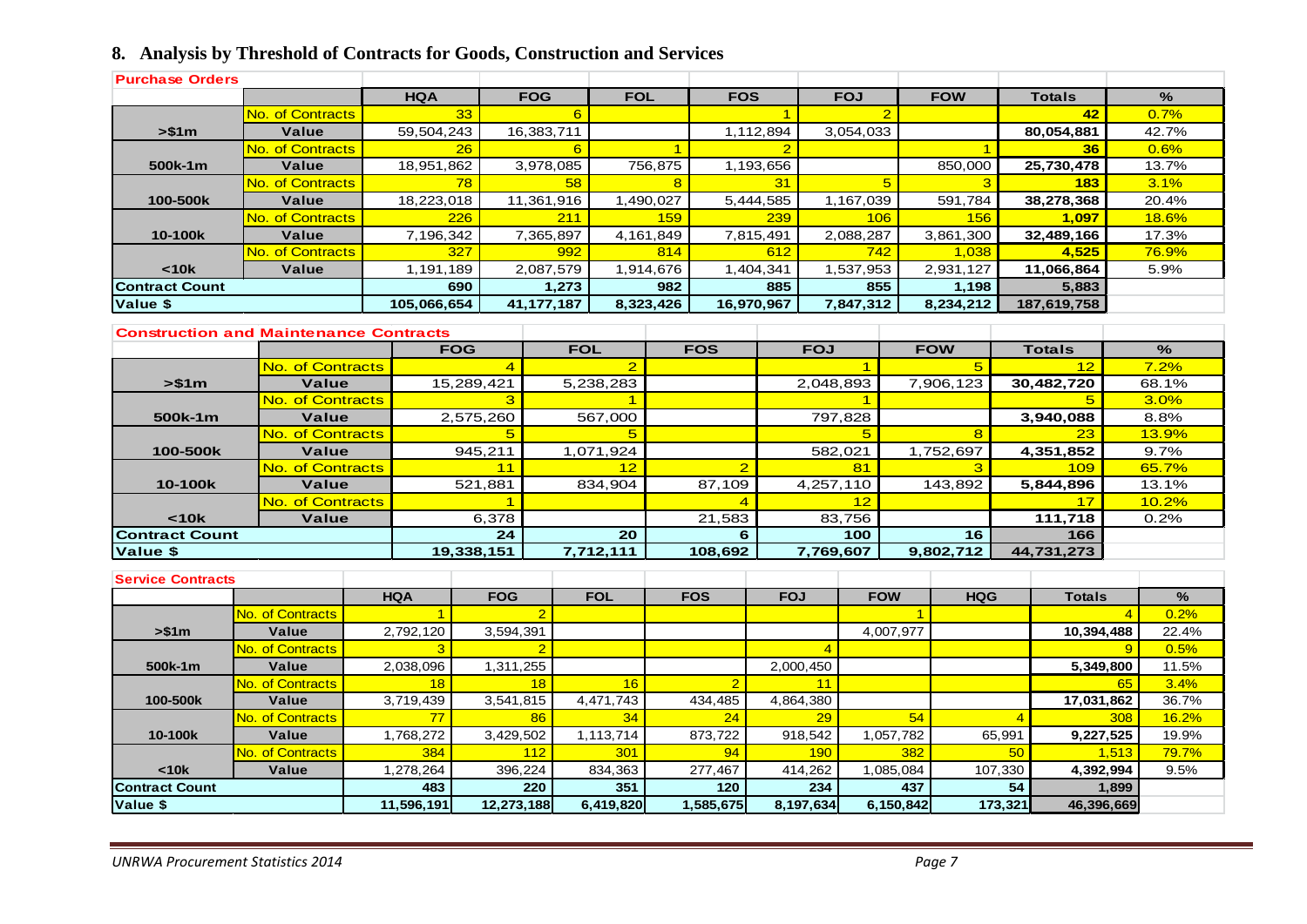### **8. Procurement per Type of Fund**

|                           | <b>Procurement in 2014</b> |     |                     |               |  |  |  |  |  |
|---------------------------|----------------------------|-----|---------------------|---------------|--|--|--|--|--|
| <b>Contract Type</b>      | <b>Regular Fund</b>        | %   | <b>Project Fund</b> | $\frac{0}{0}$ |  |  |  |  |  |
| <b>Goods</b>              | \$49,393,552               | 60% | \$138,226,206       | 71%           |  |  |  |  |  |
| <b>Services Contracts</b> | \$31,582,866               | 38% | \$14,813,803        | 8%            |  |  |  |  |  |
| <b>Works Contracts</b>    | \$1,816,131                | 2%  | \$42,915,142        | 22%           |  |  |  |  |  |
|                           | \$82,792,550               | 30% | \$195,955,151       | <b>70%</b>    |  |  |  |  |  |



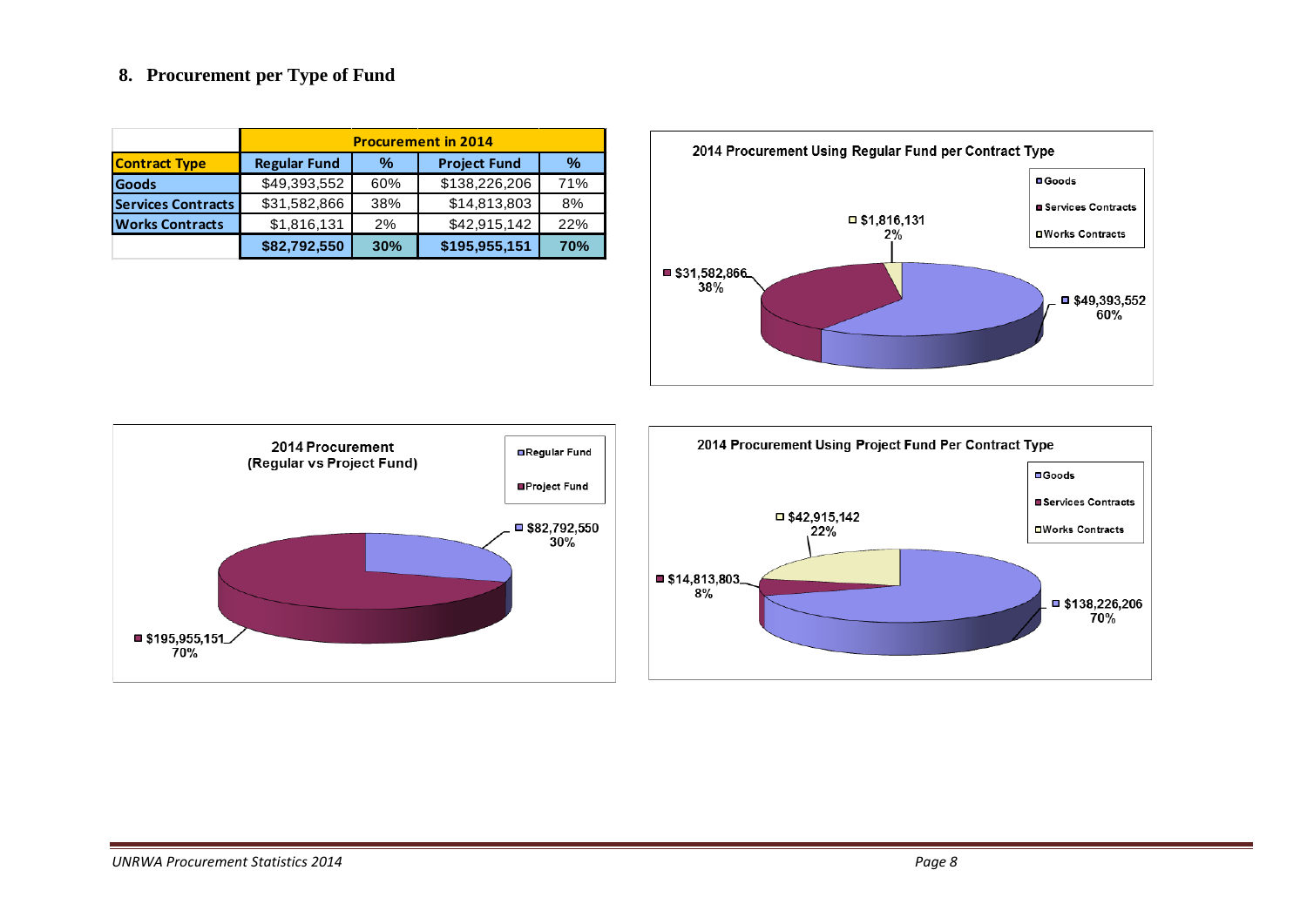# **9. Purchase of Goods – Items listed based on UNCCS main group and ranked by the highest dollar value**

| <b>UNCCS</b> | <b>Description</b>                                                               | <b>Total</b> |
|--------------|----------------------------------------------------------------------------------|--------------|
| 229000       | Dairy Products, Other                                                            | 32,602,002   |
| 231000       | <b>Grain Mill Products</b>                                                       | 23,656,042   |
| 211000       | Meat, Fish Products And Poultry                                                  | 14,530,640   |
| 333000       | Petroleum Oils And Petroleum Products                                            | 12,797,797   |
| 216000       | Oils And Fats, Animal And Vegetable                                              | 11,207,682   |
| 491000       | Motor Vehicles And Parts And Accessories Thereof                                 | 6,982,629    |
| 322000       | Books, Brochures And Leaflets, Maps And Music                                    | 6,851,250    |
| 018000       | <b>Sugar Plants</b>                                                              | 6,395,286    |
| 012000       | Vegetables                                                                       | 6,082,688    |
| 271000       | <b>Textile Articles Made Up</b>                                                  | 5,997,667    |
| 357000       | Hormones, Contraceptives, Vitamins And Minerals                                  | 5,870,865    |
| 239000       | Food Products N.E.C.                                                             | 3,899,778    |
| 355000       | Drugs Affecting The Blood And Cardiovascular, Blood Products, Plasma Substitutes | 3,776,540    |
| 381000       | Furniture                                                                        | 3,600,975    |
| 351000       | Anaesthetics, Analgesics, Antiallergics, Antidotes, Antiepileptics               | 3,557,184    |
| 321000       | Pulp, Paper And Paperboard                                                       | 3,255,611    |
| 452000       | Processing Units For EDP And Accessories And Parts Thereof                       | 2,846,881    |
| 234000       | <b>Bakery Products</b>                                                           | 2,381,774    |
| 011000       | Cereals                                                                          | 2,367,419    |
| 352000       | Anthelmintics, Antifilarials, Antischis Tosomals, Antibacterials Etc.            | 2,279,372    |
| 362000       | Soap, Cleaning Preparations, Perfumes And Toilet Preparations                    | 2,270,591    |
| 481000       | Medical And Surgical Equipment And Orthopaedic Appliances                        | 2,151,829    |
| 356000       | Dermatological, Anti-Infective Ophthalmic And Gastrointestinal Drugs Etc.        | 1,695,428    |
| 212000       | Fish, Prepared And Preserved                                                     | 1,493,922    |
| 358000       | Muscle Relaxants, Ophthalmological Preparations Etc.                             | 1,421,057    |
| 389000       | Manufactured Articles, Other N.E.C.                                              | 1,173,479    |
| 439000       | General Purpose Machinery, Other And Parts Thereof                               | 929,314      |
| 326000       | Registers, Accounting Books, Note Books, And Other Stationery                    | 762,249      |
| 237000       | Pasta                                                                            | 676,438      |
| 213000       | Vegetables, Prepared And Preserved                                               | 648,014      |
| 429000       | Metal Products, Fabricated, Other                                                | 609,783      |
| 467000       | <b>Telecommunication Equipment</b>                                               | 589,482      |
| 484000       | Laboratory Equipment                                                             | 586,901      |
| 458000       | Software, Computer, Including Manuals                                            | 571,562      |
| 215000       | Fruit And Nuts, Prepared Or Preserved                                            | 541,826      |
| 461000       | Electric Motors, Generators And Transformers, And Parts Thereof                  | 526,374      |
| 282000       | Clothing                                                                         | 501,052      |
| 451000       | Office And Accounting Machinery And Parts And Accessories Thereof                | 492,696      |
| 487000       | Assistive Devices For Independent Living                                         | 487,296      |
| 454000       | Input/Output Units For EDP, Accessories And Parts Thereof                        | 462,748      |
| 456000       | Expendables And Accessories For Use With EDP Equipment                           | 409,289      |
| 325000       | Stamps, Postcards, Greeting Cards, Pictures And Other Printed Matter             | 369,810      |
| 347000       | Plastics In Primary Forms                                                        | 364,360      |
| 363000       | Chemical Products N.E.C.                                                         | 361,798      |
| 448000       | Domestic Appliances And Parts Thereof                                            | 287,006      |
| 482000       | Measuring, Checking And Testing Instruments And Appliances                       | 283,024      |
| 388000       | Security And Safety Equipment                                                    | 278,796      |
| 341000       | Chemicals, Organic, Basic                                                        | 270,071      |
| 432000       | Pumps, Compressors, Hydraulic And Pneumatic Power Engines, And Valves And Parts  | 256,950      |
| 446000       | Textile, Apparel And Leather Production Machinery And Parts Thereof              | 251,640      |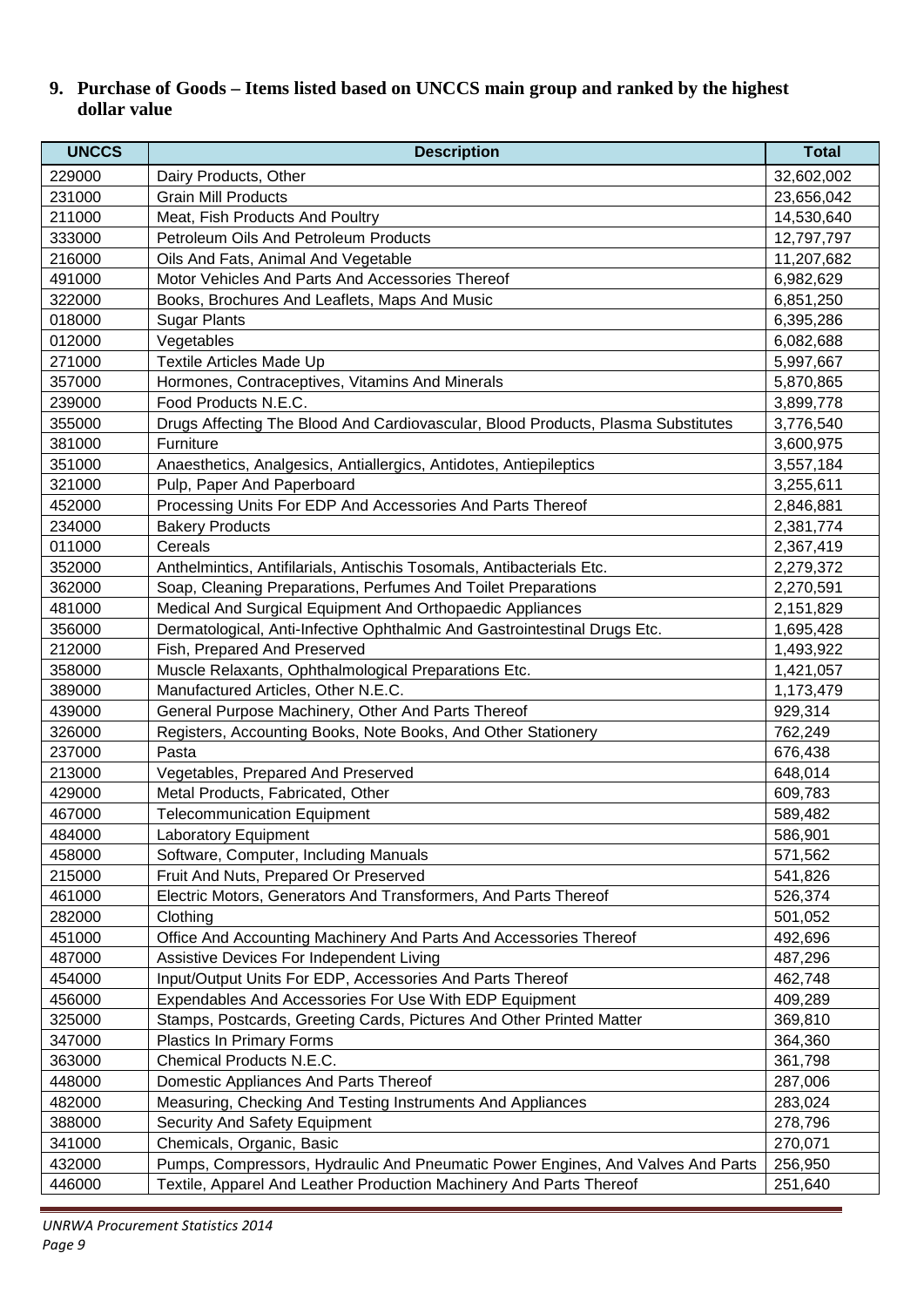| 365000 | <b>Rubber Tyres And Tubes</b>                                                   | 249,975 |
|--------|---------------------------------------------------------------------------------|---------|
| 474000 | <b>Projectors And Related Equipment</b>                                         | 237,650 |
| 483000 | Photographic Equipment, Optical, Measuring And Testing Equipment N.E.C.         | 223,270 |
| 369000 | Plastic Products N.E.C.                                                         | 208,693 |
| 368000 | Packaging Products Of Plastics                                                  | 178,857 |
| 015000 | Plants, Flower, Fruit And Vegetable Seeds                                       | 171,736 |
| 462000 | Electricity Distribution Or Control Apparatus And Equipment And Parts Thereof   | 156,501 |
| 361000 | Paints And Varnishes And Related Products, Ink Etc.                             | 156,020 |
| 387000 | <b>Prefabricated Buildings</b>                                                  | 153,321 |
| 435000 | Lifting And Handling Equipment And Parts Thereof                                | 147,212 |
| 384000 | Sports Goods                                                                    | 143,022 |
| 013000 | <b>Fruit And Nuts</b>                                                           | 139,322 |
| 412000 | Iron And Steel Products, Rolled, Drawn And Folded                               | 130,419 |
| 449000 | Machinery, Special Purpose, Other And Parts Thereof                             | 117,247 |
| 442000 | <b>Machine Tools</b>                                                            | 116,910 |
| 465000 | Lamps, Arc Lamps And Lighting Equipment And Parts Thereof                       | 114,467 |
| 292000 | Luggage, Handbags Etc., Saddlery And Harness                                    | 114,067 |
| 293000 | Footwear                                                                        | 112,130 |
| 366000 | <b>Rubber Products</b>                                                          | 110,601 |
| 459000 | EDP Equipment/Machinery, Other, And Parts Thereof                               | 108,927 |
| 471000 | Television And Radio Transmitters And Parts And Accessories Thereof             | 98,359  |
| 464000 | Accumulators, Primary Cells And Primary Batteries And Parts Thereof             | 98,253  |
| 472000 | Radio And Television Receivers, Recording, Reproducing And Amplifying Equipment | 75,073  |
| 492000 | Motor Vehicle Bodies (Coachwork), Trailers And Semi-Trailers                    | 71,997  |
| 342000 | Inorganic Chemicals, Basic, N.E.C.                                              | 69,379  |
| 316000 | Wood For Joinery And Carpentry                                                  | 68,049  |
| 294000 | Footwear, Sports                                                                | 66,205  |
| 345000 | Chemical Products, Basic Miscellaneous                                          | 63,655  |
| 433000 | Bearings, Gears, Gearing And Driving Elements, And Parts Thereof                | 61,323  |
| 374000 | Cement, Lime And Plaster                                                        | 58,329  |
| 317000 | Packing Cases, Crates, Drums, Pallets Etc. Of Wood                              | 52,142  |
| 272000 | <b>Carpets And Other Textile Floor Coverings</b>                                | 51,434  |
| 153000 | Sands, Pebbles, Gravel, Broken Or Crushed Stone, Natural Bitumen, Asphalt       | 48,805  |
| 421000 | <b>Structural Metal Products And Parts Thereof</b>                              | 48,796  |
| 469000 | Electrical Equipment, Other And Parts Thereof                                   | 47,974  |
| 371000 | <b>Glass And Glass Products</b>                                                 | 47,104  |
| 319000 | Wood Products, Other, Articles Of Cork, Plaiting Materials And Straw            | 46,894  |
| 431000 | Engines And Turbines And Parts Thereof                                          | 43,262  |
| 354000 | Antineoplastic And Immunosuppressive Drugs And Antiparkinsonism Drugs           | 42,591  |
| 385000 | <b>Games And Toys</b>                                                           | 42,077  |
| 475000 | Audio Visual Equipment, Parts And Accessories                                   | 38,519  |
| 422000 | Tanks, Reservoirs And Containers Of Iron, Steel Or Aluminium                    | 36,102  |
| 447000 | <b>Industrial Process Machinery And Equipment</b>                               | 33,235  |
| 353000 | Antiprotozoal Drugs And Insect Repellents                                       | 28,561  |
| 441000 | Agriculture Machinery And Parts Thereof                                         | 26,598  |
| 049000 | Aquatic Products, Other                                                         | 25,711  |
| 244000 | Drinks, Soft, Bottled Mineral Waters                                            | 24,926  |
| 266000 | Fabrics, Woven Of Cotton                                                        | 24,551  |
| 016000 | Beverage And Spice Crops                                                        | 23,802  |
| 314000 | <b>Boards And Panels</b>                                                        | 22,259  |
| 466000 | <b>Electronic Components</b>                                                    | 19,963  |
| 415000 | Copper, Nickel, Aluminium, Lead, Zinc, Titanium And Tin Semi-Finished Products  | 19,892  |
| 263000 | Yarn And Thread Yarn Of Natural Fibres                                          | 19,615  |
| 444000 | Mining, Quarrying And Construction Machinery And Parts Thereof                  | 19,024  |
| 375000 | Concrete, Cement And Plaster, Articles Thereof                                  | 17,103  |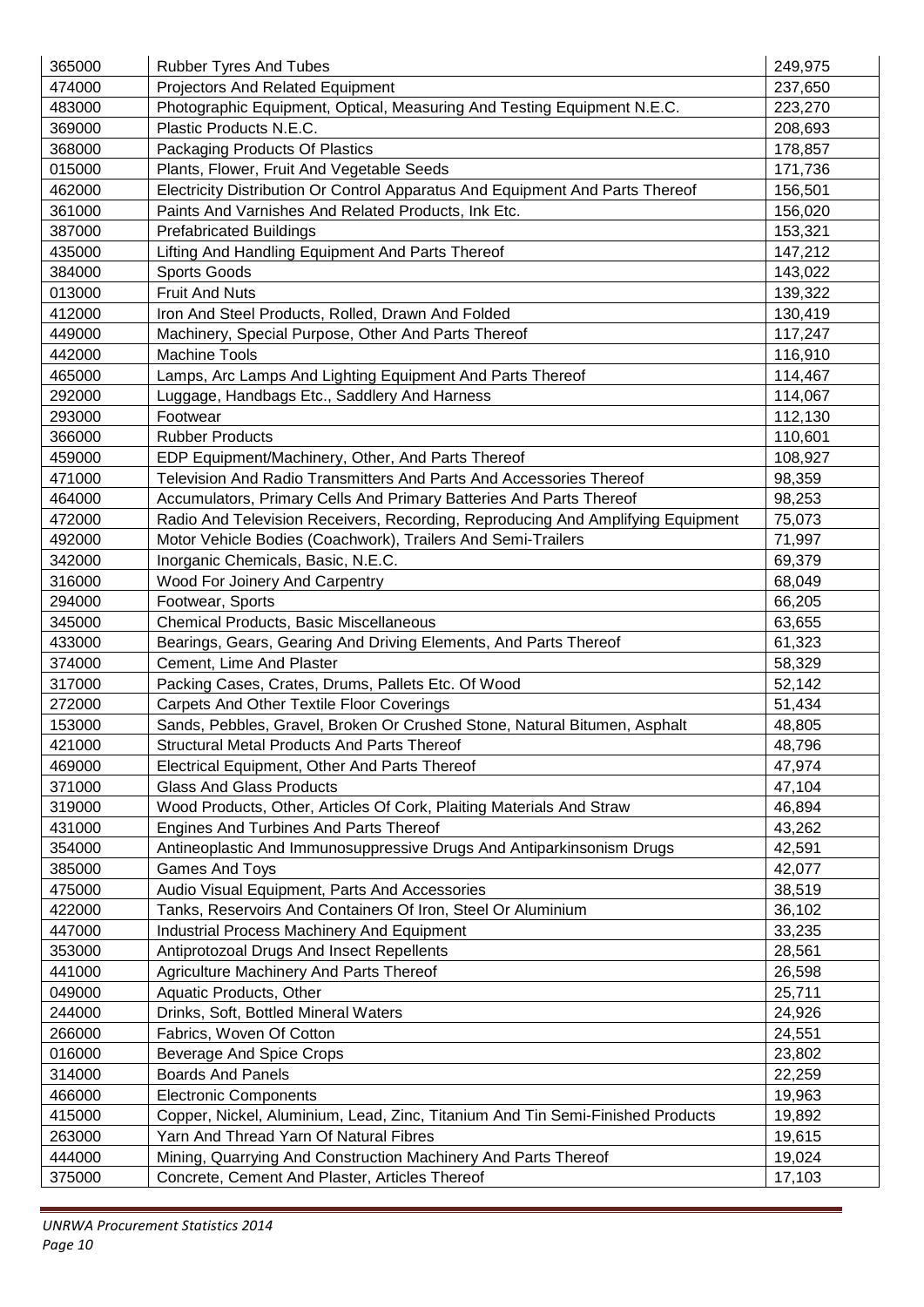| 373000 | Refractory Products And Structural Non-Refractory Clay Products            | 16,319 |
|--------|----------------------------------------------------------------------------|--------|
| 445000 | Food, Beverages And Tobacco Processing Machinery And Parts Thereof         | 15,016 |
| 021000 | Animals, Live                                                              | 14,985 |
| 235000 | Sugar                                                                      | 14,073 |
| 295000 | Footwear, Other                                                            | 13,299 |
| 367000 | Plastic, Semi-Manufactures Thereof                                         | 13,248 |
| 311000 | Wood, Timber                                                               | 11,711 |
| 379000 | Mineral Products, Non-Metallic, Other, N.E.C.                              | 11,033 |
| 218000 | Oil-Cake, Vegetable Waxes And Similar Residues                             | 10,915 |
| 214000 | Juices, Fruit And Vegetable                                                | 9,871  |
| 268000 | Fabrics, Special                                                           | 9,386  |
| 152000 | Gypsum, Anhydrite, Limestone Flux, Limestone And Other Calcareous Stone    | 9,125  |
| 423000 | <b>Steam Generators And Parts Thereof</b>                                  | 8,885  |
| 264000 | Yarn And Thread, Textile, Of Man-Made Filaments Or Staple Fibres           | 8,872  |
| 486000 | Medical And Surgical Equipment, Other                                      | 8,063  |
| 172000 | Gas - Coal Gas, Water Gas, Producer Gas And Similar Gases                  | 7,804  |
| 350000 | <b>Pharmaceutical Products And Vaccines</b>                                | 7,369  |
| 122000 | Gas, Natural                                                               | 6,730  |
| 496000 | Aircraft And Spacecraft, And Parts Thereof                                 | 6,067  |
| 434000 | Ovens And Furnace Burners And Parts Thereof                                | 5,647  |
| 443000 | Machinery For Metallurgy And Parts Thereof                                 | 5,036  |
| 477000 | Audio Visual Equipment For Use As A Teaching Aid                           | 4,892  |
| 386000 | Roundabouts, Swings, Fairground Amusements, Theatre Equipment              | 4,537  |
| 221000 | Milk And Cream, Processed, In Liquid Form                                  | 4,487  |
| 019000 | Vegetable Materials, Raw, N.E.C.                                           | 3,661  |
| 343000 | Tanning Or Dyeing Extracts, Colouring Matter                               | 3,365  |
| 372000 | Ceramic Ware, Non Structural                                               | 3,206  |
| 154000 | Clays                                                                      | 3,165  |
| 151000 | Stone, Monumental Or Building                                              | 3,154  |
| 359000 | Vaccines, Sera (Immunologicals) And Anti Retro Virals                      | 3,022  |
| 453000 | Storage Units And Storage Media For EDP                                    | 2,776  |
| 344000 | Mineral Products, Activated Natural Etc                                    | 2,754  |
| 279000 | Textiles N.E.C.                                                            | 2,361  |
| 376000 | Monumental Or Building Stone And Articles Thereof                          | 2,321  |
| 262000 | Textile Staple Fibres, Man-Made, Processed For Spinning                    | 2,150  |
| 485000 | Laboratory Equipment, Special Purpose, Other                               | 1,832  |
| 489000 | Watches And Clocks And Parts Thereof                                       | 1,701  |
| 414000 | Copper, Nickel, Aluminium, Alumina, Lead, Zinc And Tin, Unwrought          | 1,651  |
| 273000 | Twine, Cordage, Ropes And Articles Thereof (Including Netting)             | 1,546  |
| 265000 | Fabrics Woven (Except Special Fabrics) Of Natural Fibres Other Than Cotton | 1,437  |
| 029000 | Animal Products, Other                                                     | 1,342  |
| 041000 | Fish, Fresh Or Chilled                                                     | 1,315  |
| 499000 | Transport Equipment, Other And Parts Thereof                               | 1,183  |
| 161000 | Minerals, Chemical And Fertiliser                                          | 1,087  |
| 032000 | Gums, Natural                                                              | 1,084  |
| 411000 | Iron And Steel, Basic                                                      | 997    |
| 336000 | Radioactive Elements And Isotopes And Compounds                            | 945    |
| 163000 | Stones, Precious And Semi-Precious, Minerals, Other                        | 888    |
| 346000 | Fertilisers                                                                | 881    |
| 383000 | <b>Musical Instruments</b>                                                 | 880    |
| 335000 | Petroleum Jelly, Paraffin Wax And Other Mineral Waxes                      | 674    |
| 392000 | Waste Or Scraps, Non-Metal                                                 | 663    |
| 232000 | Starches And Starch Products, Sugars And Sugar Syrups N.E.C.               | 627    |
| 162000 | Salt And Pure Sodium Chloride, Sea Water                                   | 519    |
| 348000 | Rubber In Primary Forms                                                    | 335    |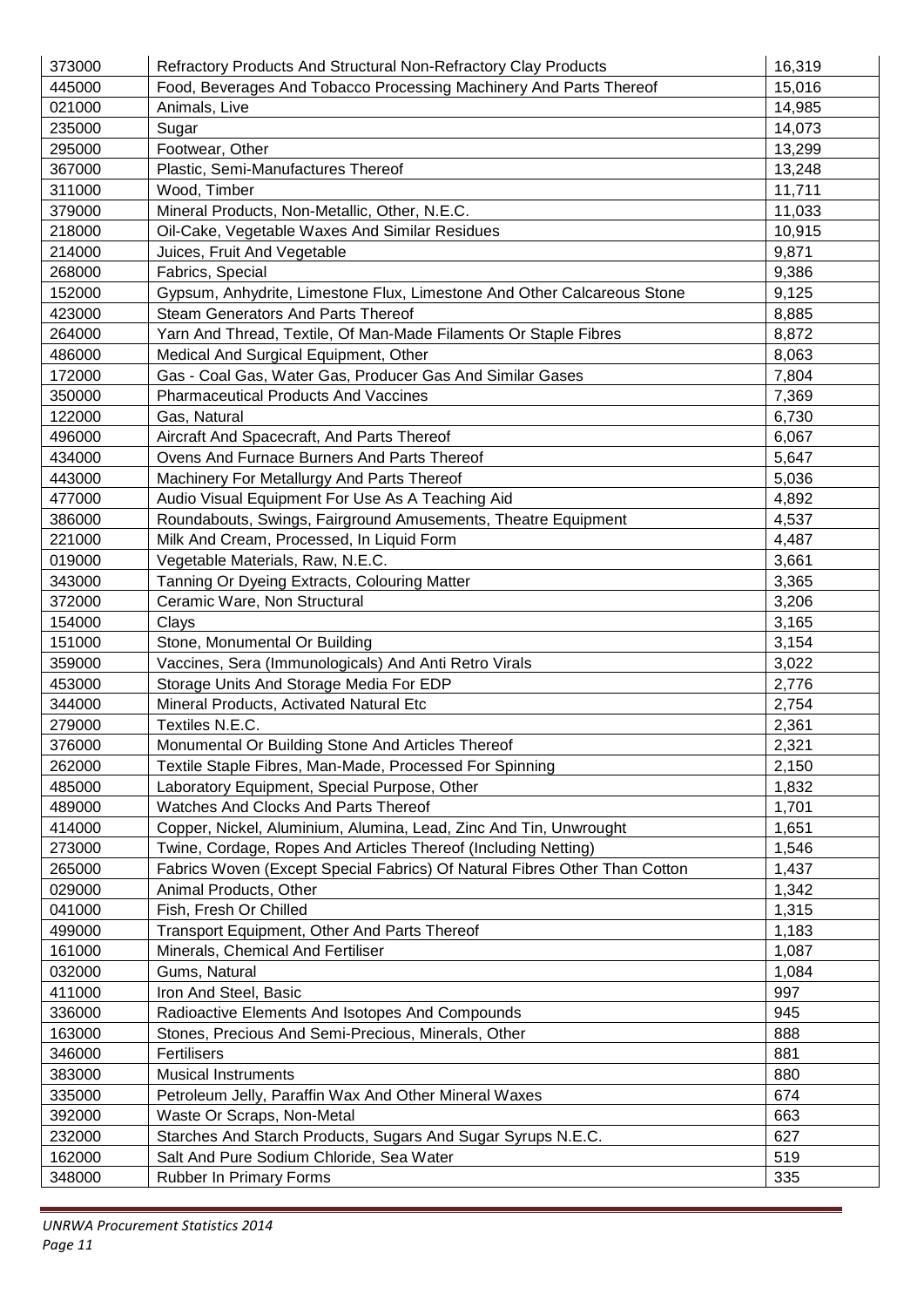| 249000 | <b>Other Food Related Liquids</b>                                | 327         |
|--------|------------------------------------------------------------------|-------------|
| 261000 | Textile Fibres, Natural, Prepared For Spinning                   | 324         |
| 236000 | Cocoa, Chocolate And Sugar Confectionery                         | 300         |
| 476000 | Audio And Video Records And Tapes                                | 219         |
| 031000 | Wood In The Rough                                                | 138         |
| 391000 | Wastes From Food And Tobacco Industry                            | 135         |
| 267000 | Fabrics, Woven, Of Man-Made Filaments And Staple Fibres          | 118         |
| 121000 | Petroleum Oils And Oils Obtained From Bituminous Minerals, Crude | 105         |
| 340000 | Chemicals, Basic                                                 | 97          |
| 014000 | Oil Seeds And Oleaginous Fruit                                   | 89          |
| 416000 | Metals, Non-Ferrous, Other And Articles Thereof                  | 53          |
| 296000 | Footwear, Parts Thereof                                          | 48          |
| 142000 | Ores And Concentrates, Non-Ferrous Metals                        | 46          |
| 039000 | Forestry Products, Other                                         | 42          |
| 241000 | Liquor                                                           | 30          |
| 494000 | Boats, Utility                                                   | 13          |
| 291000 | Leather, Tanned Or Dressed, Composition Leather                  | 8           |
|        |                                                                  | 187,619,758 |



**10. Construction, Works, Maintenance and Service Contracts Ranked by Highest \$ Value**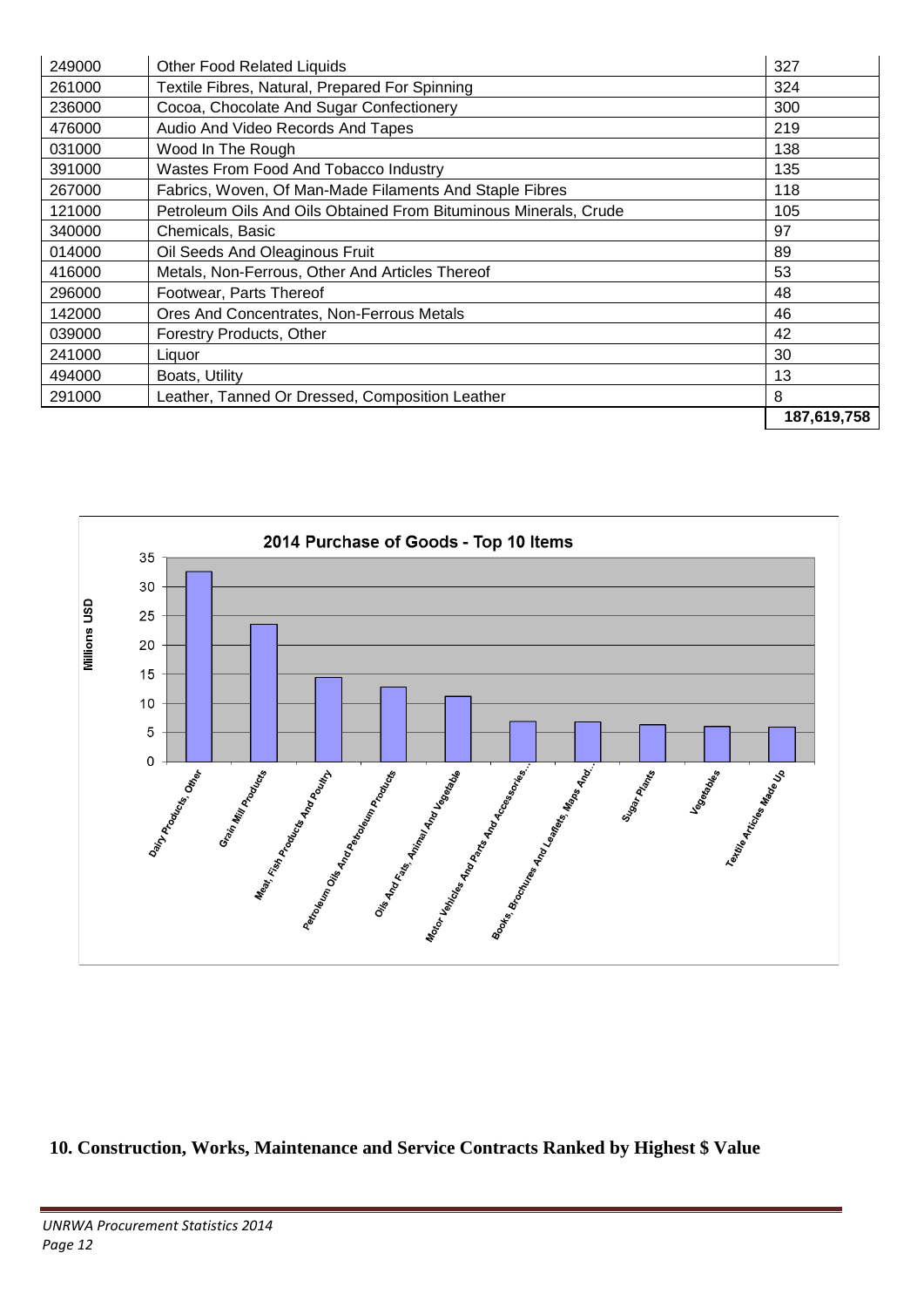| <b>Construction and Works Contracts</b>   |                          |            |
|-------------------------------------------|--------------------------|------------|
|                                           | Contracts Count Value \$ |            |
| <b>Buildings-Capital Work in Progress</b> |                          | 22,403,692 |
| Shelter Construct/Rec on Contract, Basis  | 56                       | 21,021,152 |
| Repairs of Damaged Buildings & Structure  |                          | 765,624    |
| Installations & Structure - Third Party   |                          | 540.806    |
| <b>Totals</b>                             | 166                      | 44,731,273 |